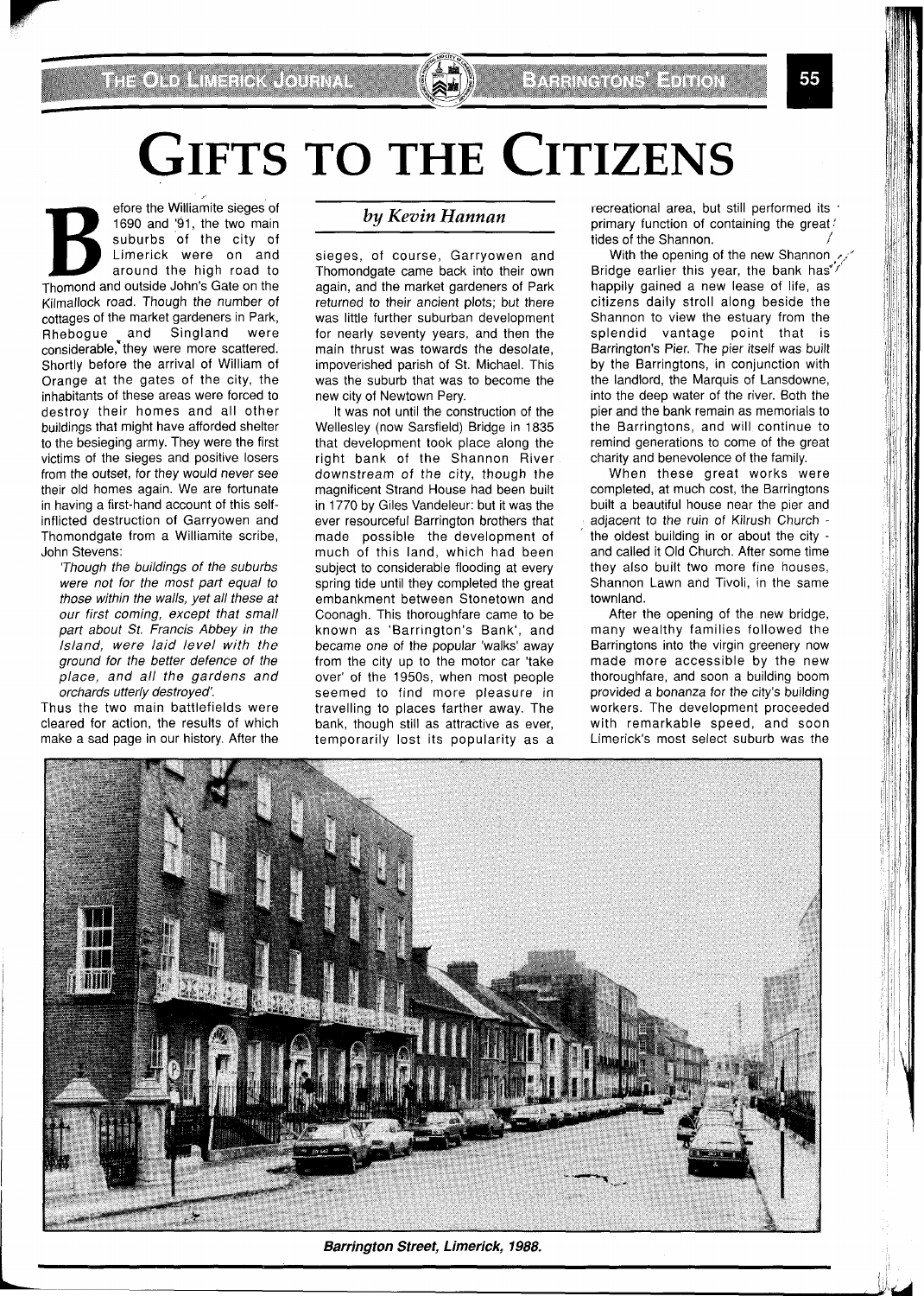**THE ORD MINERAL ORDER** 



**Barrington** 's **Bank, Limerick, 1988.** 

envy of those in less congenial situations. Forty years later, the list of householders contains the names of many of the well known merchants and business people of the nineteenth century: the Alexanders lived at Beechlawn, Bellvue and Evergreen. This family had a ship chandlery at the corner of William Street and O'Connell Street. Eugene O'Callaghan was at Lota, and M.J. Cleary occupied Fort Mary. The Russell family, friends of the Barringtons, had two of the finest houses in the area, Thornville and Shelbourne, the latter probably the finest of the lot. George Boyd, of the famous firm that still bears his name, was at Kilmoyle. Other splendid residences were Oreland (McKern's); Wellesly Lodge (Laird's); Portland (Murray's); Shelbourne Cottage<br>(McNamara's); Shannon Lawn (McNamara's); Shannon Lawn (Spillane's); Sunville (Cruise's); Ardhu (Revington's) and Shannonville (de Courcy's).

Encouraged by the enterprise of the Barringtons, the Russells saw the potentialities of the reclaimed land by the river and, in 1851, commenced building their flax-spinning and weaving mill at Lansdowne. They also built the Lansdowne Shipyard, the enclosure and slipway of which could be seen up to the development of the Shannon Bridge a few years ago. Many fine vessels were built here before the turn of the century, including the Shelbourne, a ship that sailed the Cape route to Australia on many occasions. Tom Crehan, father of the famous Shakespearian actress, Ada Rehan, worked in the yard as a shipwright up to 1860, when he emigrated with his family to the United States.

The spinning and weaving mill operated for a number of years before it

shut down dramatically as a result of being sabotaged by a disgruntled master weaver who had been brought in as a specialist some time before. This man made a hurried departure from the city, and was followed to the railway station by the whole displaced staff of the factory. Whether he brought with him any permanent marks of this encounter is not recorded.

The factory re-opened after a few years as a flour and corn mills. In a short time, the concern passed into the hands of the Cleeve brothers, who re-arranged it for the manufacture of butter and other milk products. This business prospered to such an extent that a new company was formed by Thomas Cleeve, Edmond Russell and M. Beauchamp.

In 1889, this firm, (to be known for the next eighty years as 'Cleeve's), opened their grand new factory across the road from the old weaving mill. They established creameries all over Munster, and their produce was exported to America and many European countries. Chocolate was also manufactured there but in a separate building adjacent to the main factory. This smaller building was later developed as a toffee and confectionery manufactory.

Thomas Henry Cleeve (afterwards Sir Thomas) was born in June, 1844, at Richmond, Quebec. He came to Limerick as a young man to assist his uncle, Mr. Journeaux, proprietor of J.P. Evans and Company, a prosperous concern with extensive premises in William Street and Thomas Street. He quickly rose to a prominent position in the firm, but was for ever restless and eager to get on and make the most of his time. His first adventure outside the confines of J.P. Evans and Co. was at a mill on Howley's Quay, where, with the assistance of his three brothers who had joined him some time before, he engaged in the baling of hay. This commodity was in great demand at the time and the compact, handy-sized bales were easy to handle and economic to transport. A sizeable quantity of this product had a ready market in-England, which was, at that time, engaged in the Zulu War.

Cleeve, whose enterprise was matched only by the Barringtons, Peter Tait and John Norris Russell, was to become chairman and managing director of the Condensed Milk Co. of Ireland, and senior partner of Cleeve Bros. of Limerick, London and Liverpool. He became the sole proprietor of the old firm of J.P. Evans and Co., where he had launched his career, and was a large shareholder in the Cleeve Canning and Cold Storage company of New Westminster, British Columbia. Despite his many business commitments, he took a lively interest in local affairs. He  $\widetilde{w}$  and  $\widetilde{w}$  ... Limerick well into the future as memorials deputy lieutenant for Limerick City, and to their founders and compliments to their headed the poll in the Castle Ward in virtue, for no family has served the city so 1905. He was High Sheriff in 1899, 1900, effectually as the Barringtons.<br>1901 and 1908, the year of his death. Long may they be rememb

## **Extractors Editor**

Alas, the great Institution of Cleeve's has lost its identity, and the fine stones building erected with so much promise. just a hundred years ago, stands as an anti-climax to great enterprise and endeavour. The condensed milk and the famous toffee are only a memory for the older folk, but the area around the old factory and the North Circular Road  $remains$  as one of the most selects suburbs in the city.



**Barrington's Pier, Limerick, 1988.** 

Strangely enough the Barringtons took no part in the commercial development on the lands which they had reclaimed from the muddy waters of the estuary. This development, the hospital on George's Quay and the grand castle at Glenstal, were the results of their more noble ambitions, which drained their resources, and might even have proved ruinous to themselves, yet they were never tempted to go back into business, an activity that ceased with the closure of their pewter works on Charlotte's Quay. They had greater things in hand for the benefit of their fellow citizens, for they were free from private spleen and avarice. Their benevolent actions were always supported by the hearty concurrence of the people at large, though, unfortunately, the purses of the great majority were not adapted to the purpose of practical assistance.

While the future of the silent, empty hospital is uncertain, the building, and the pier and embankment at the head of the estuary, will continue to serve to their founders and compliments to their

Long may they be remembered!

56